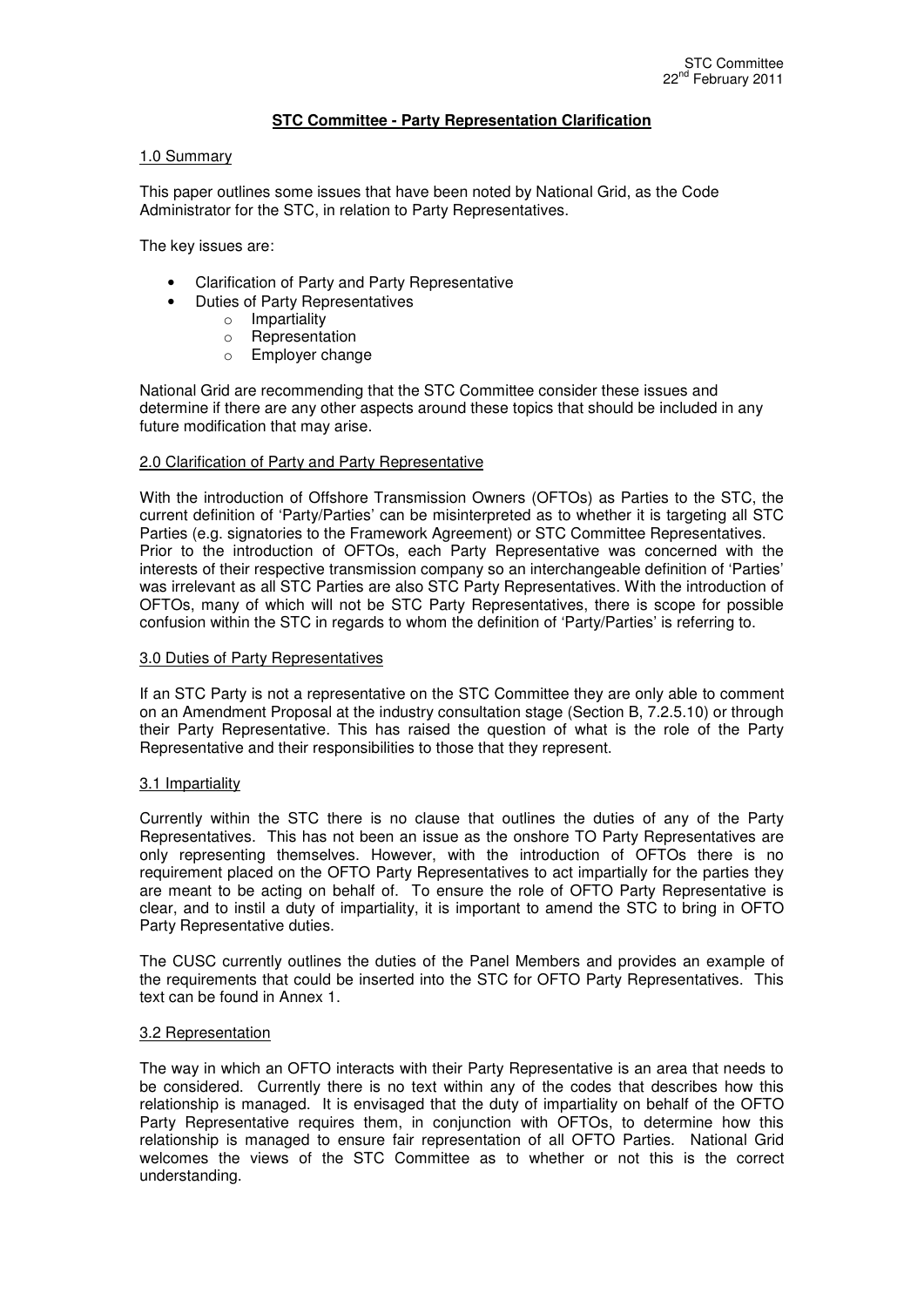### 3.3 Employer Change

Another issue for consideration is whether or not Party Representation moves with a Party Representative between OFTOs. Initial thoughts are that if a Party Representative changes companies they can still be a Party Representative as they are impartially representing the interests of OFTOs. There is no text within the STC outlining this scenario and it would beneficial to introduce some text to provide this additional clarity.

Under the CUSC, a Panel Member can continue to be on the Panel as long as the new employer provides a letter confirming that they may act as a Panel Member in accordance with CUSC guidelines. The text for this is contained in Annex 1.

#### 4.0 Recommendations

The STC Committee is invited to consider the issues highlighted in this paper and provide recommendations for other aspects that may need to be considered as part of any future modification regarding Party Representatives.

If the STC Committee is content that the current scope is sufficient the next steps are to raise an Amendment Proposal at the March STC Committee meeting.